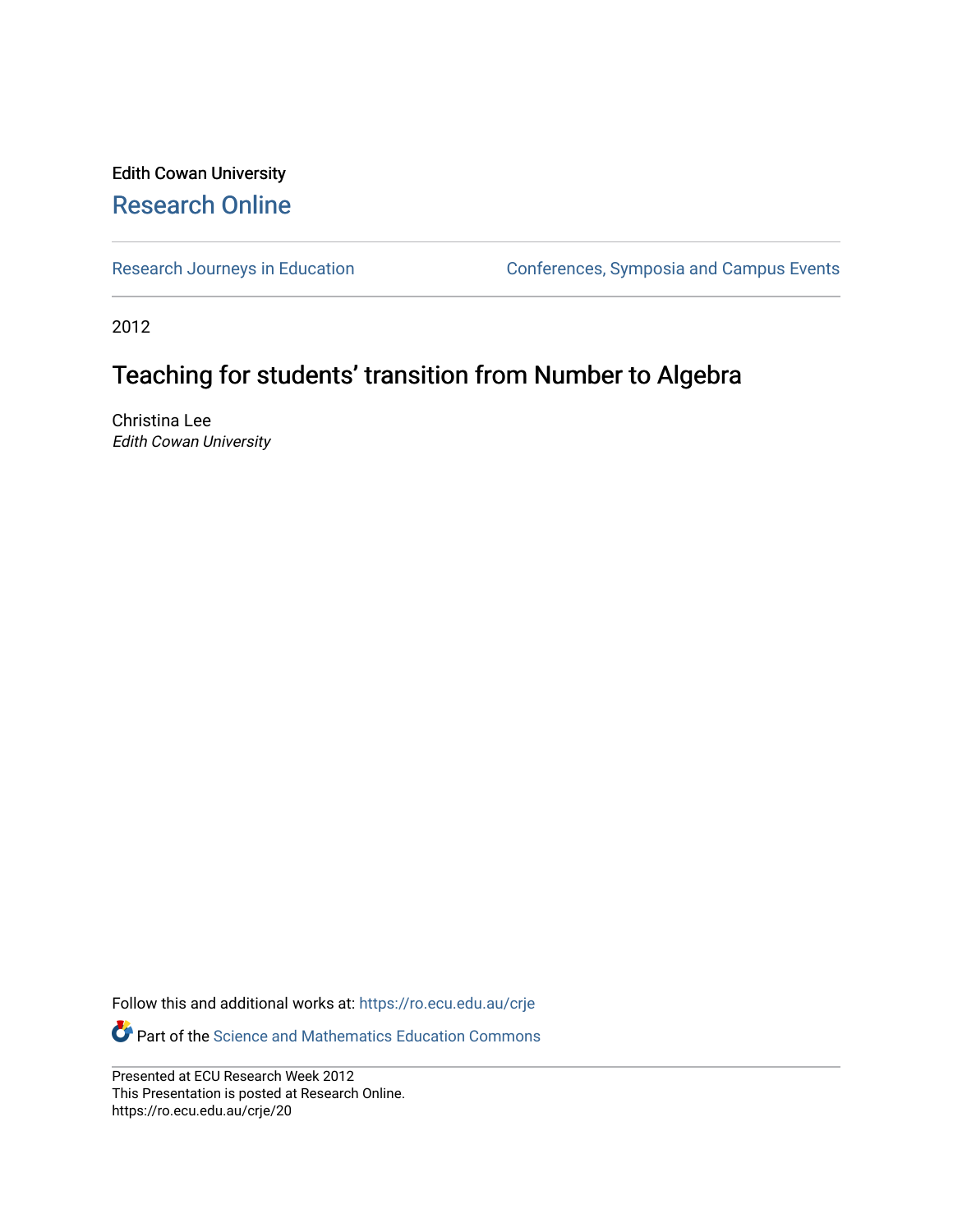School of Education**Edith Cowan University**



#### Teaching for students' transition from Number to Algebra

### Christina Lee

Supervisors: Dr Christine Ormond Associate Professor Tony Fetherston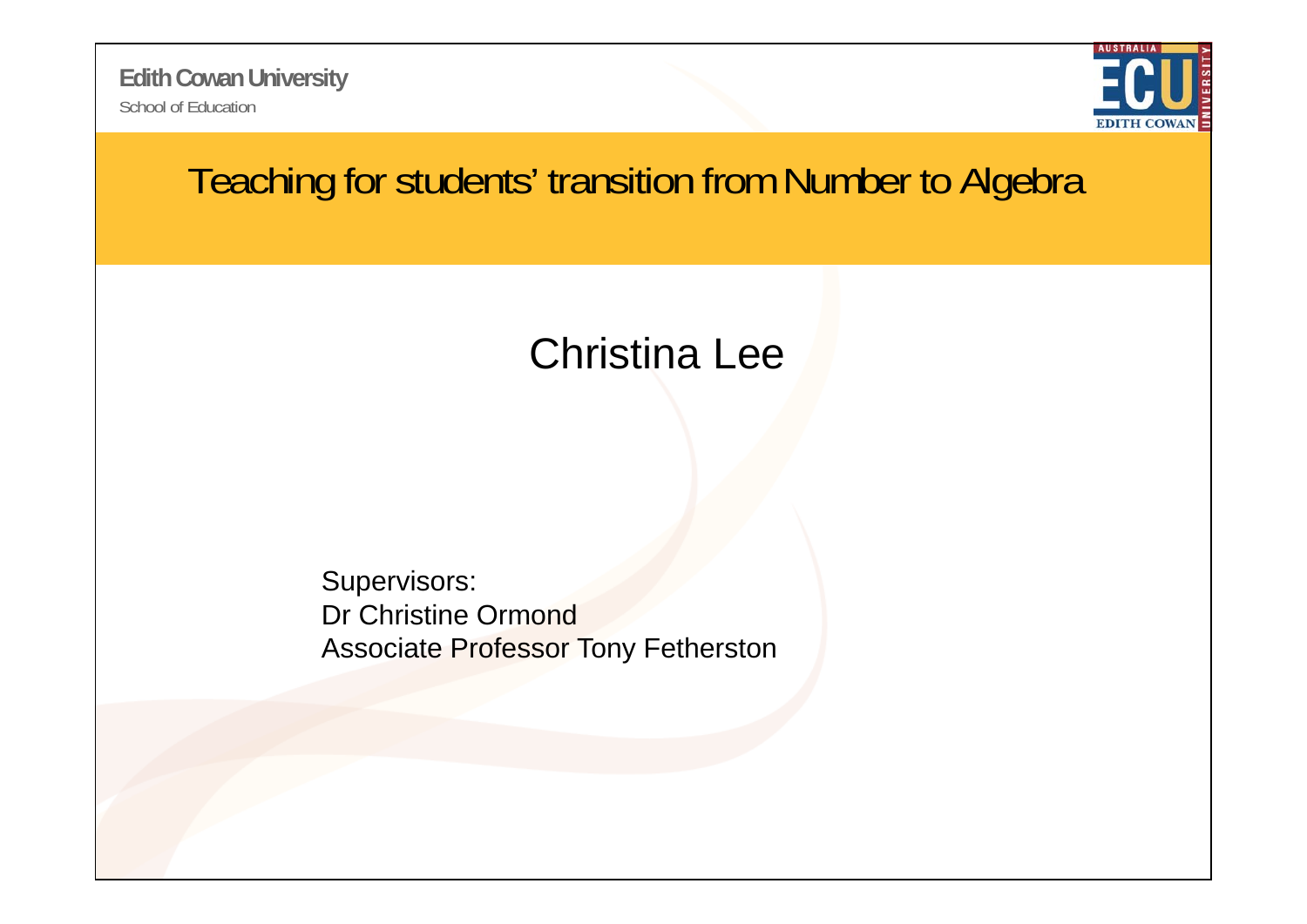

## Main Aim of the Study

- 1. To examine teachers' beliefs about the teaching and learning of algebra;
	- i.Explicit teaching and inquiry based learning
	- ii. Value and importance of algebra
	- iii. Self efficacy beliefs for teaching algebra
- 2. To investigate how these beliefs inform current classroom practices used by teachers' to foster conceptual development of key beginning algebraic ideas?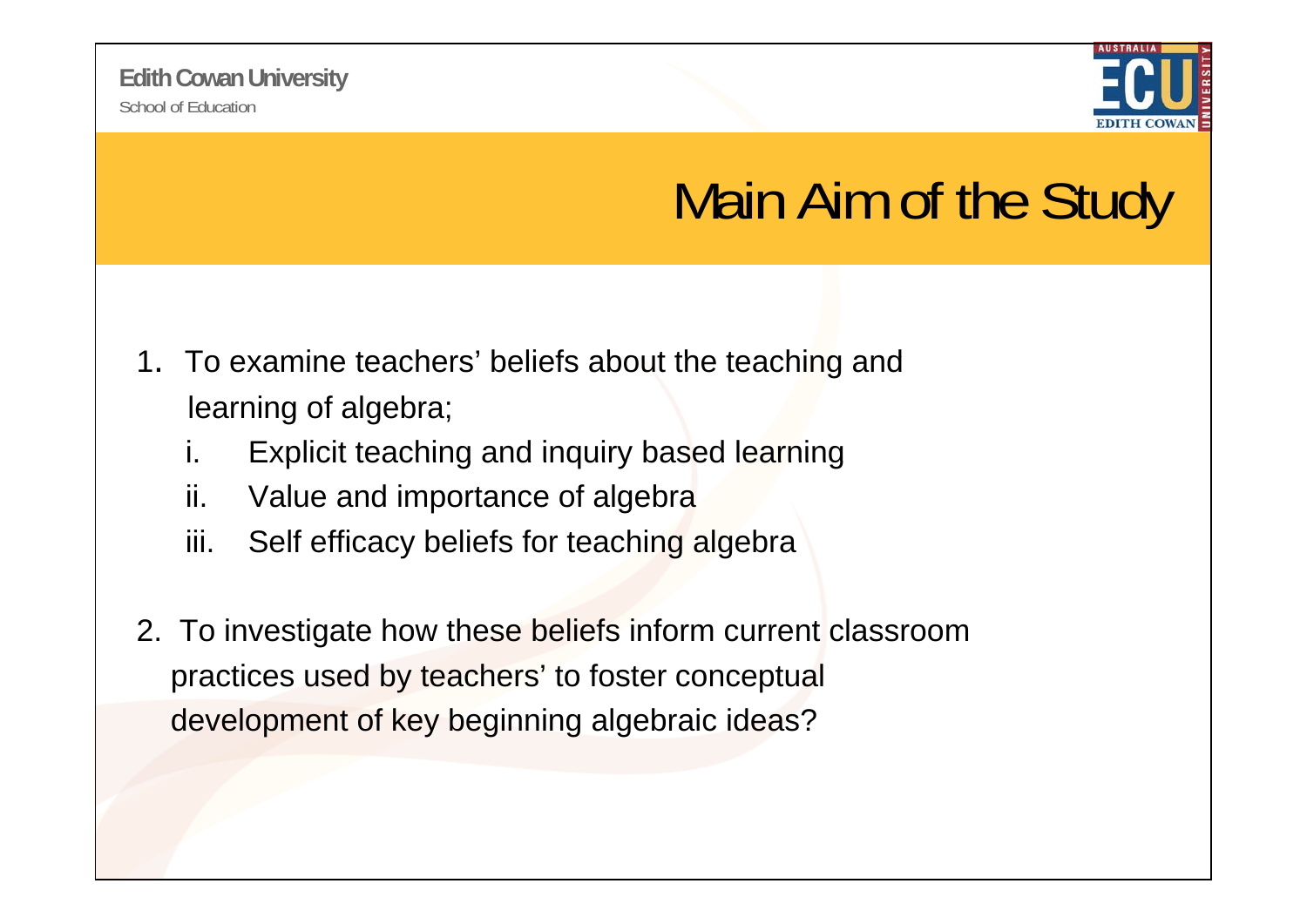

# **Background**

- oIn the twenty first century there is a growing need by society for thinkers and problem solvers. Algebraic techniques foster higher order thinking skills.
- oIf students want to study mathematics at the higher levels in senior school an understanding of basic algebraic concepts is essential.
- o The Australian National Curriculum will see younger students in Western Australia exposed to algebraic thinking.
- o Teachers who would not as a rule have taught algebra in the past will find themselves having to do so.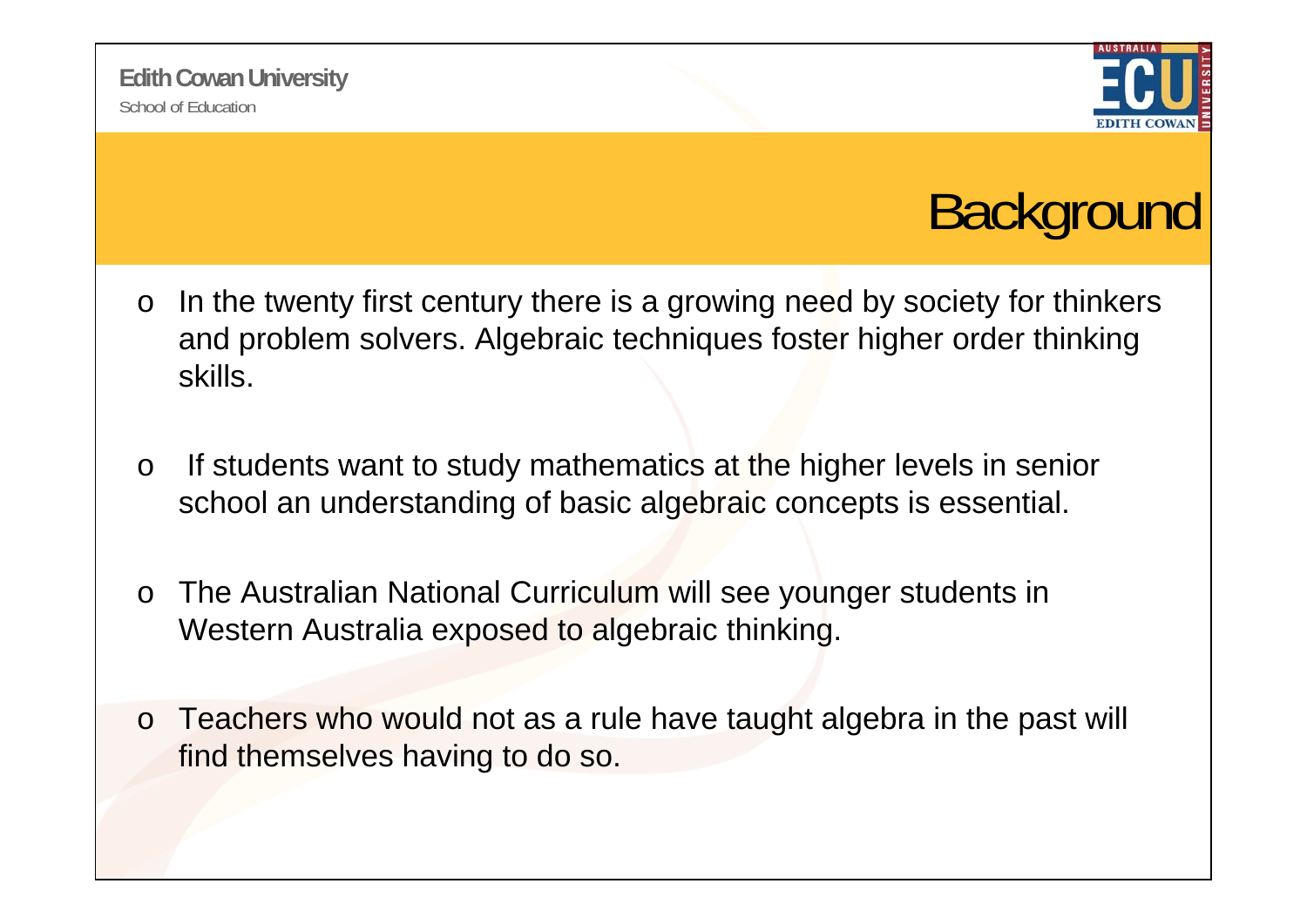

## **Significance**

o It is hoped that the findings of this research will contribute to the existing knowledge by providing a useful insight into the teaching of beginning algebra and the beliefs, which underpin teachers' practice.

o Examination of beliefs and practice will also provide a useful platform from which to undertake future research into the efficacy of particular strategies chosen by teachers in terms of student learning outcomes in beginning algebra.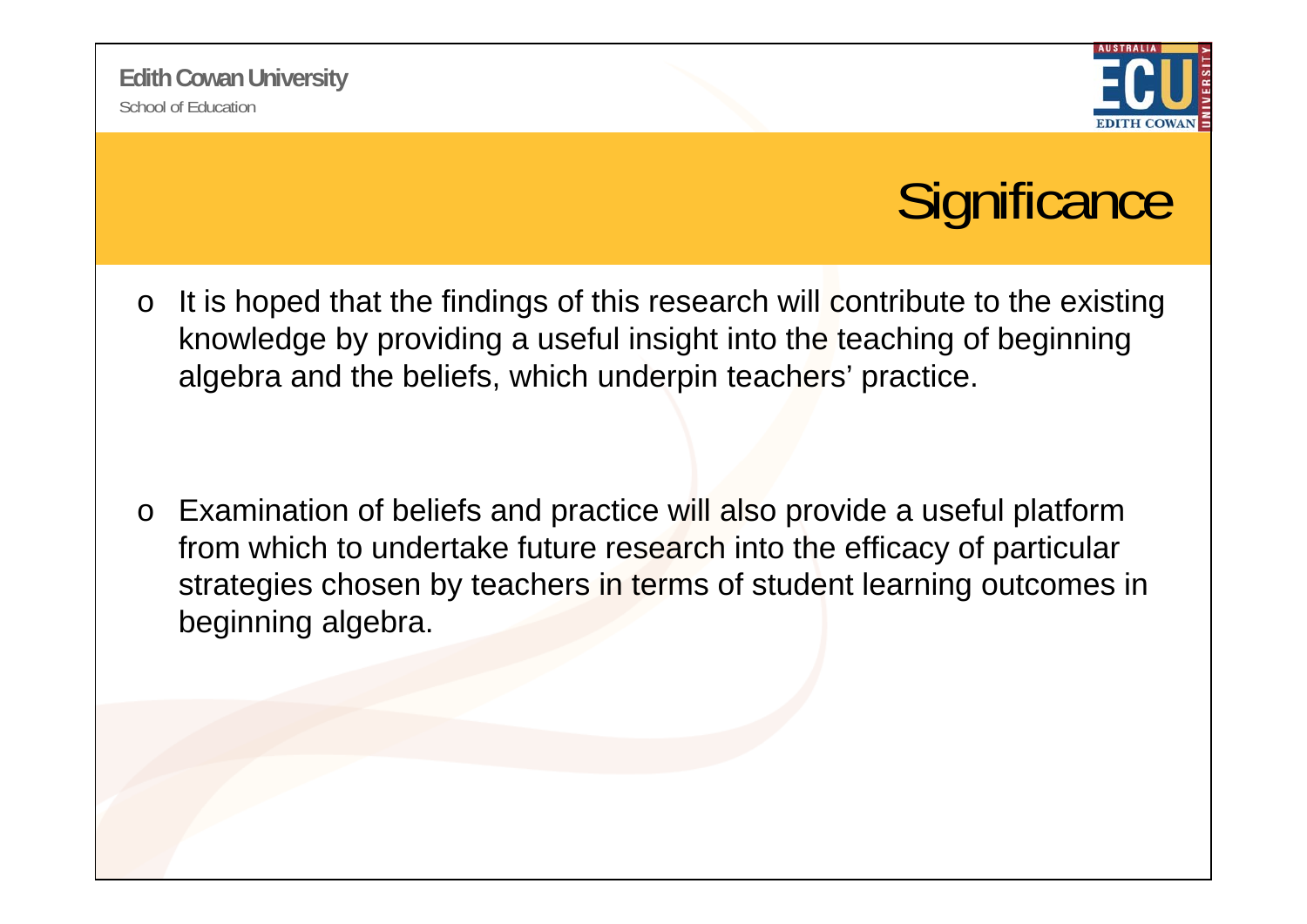

### The Conceptual Framework

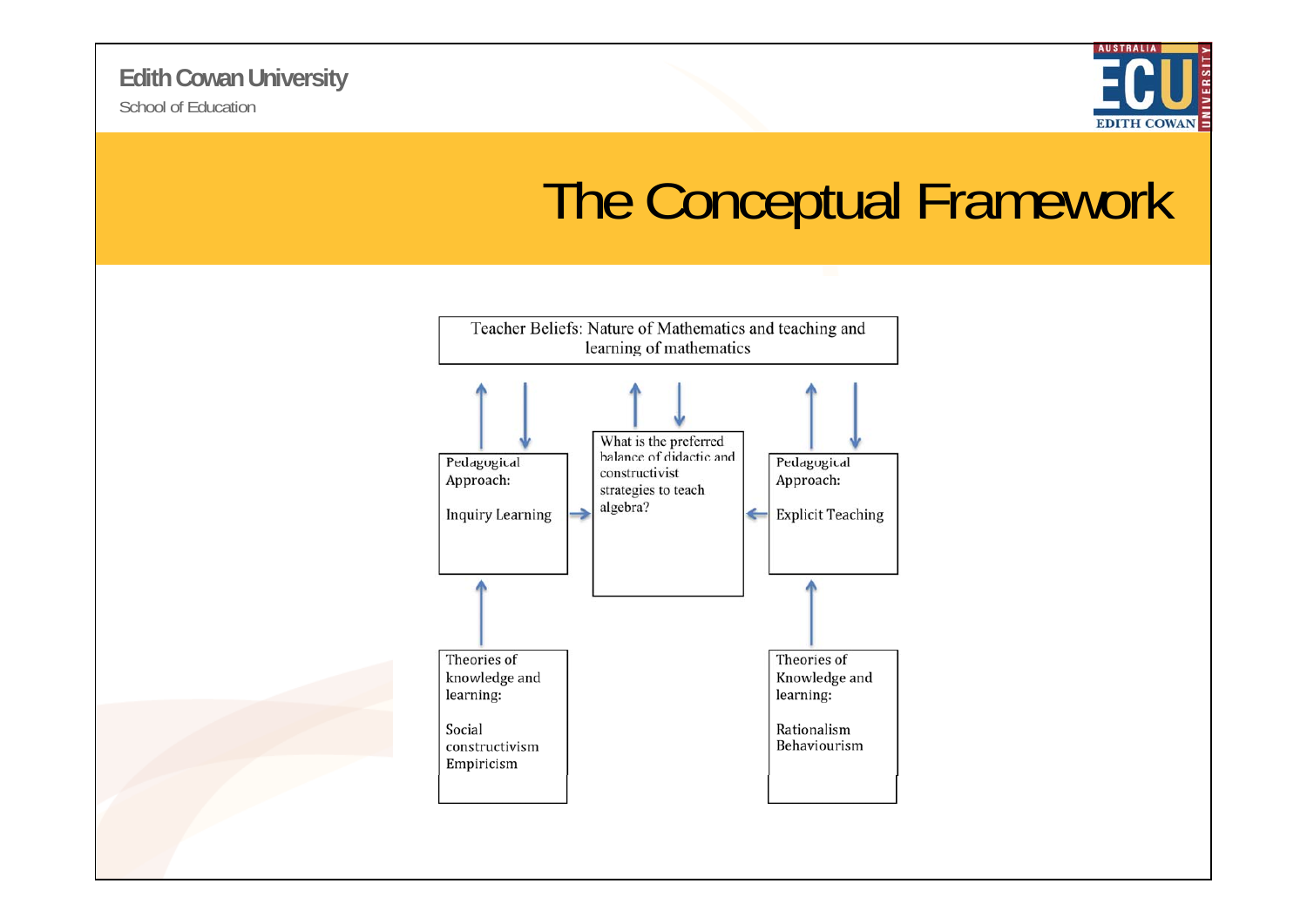

# Research Design and Methods

- o This is a holistic study about teaching for students' transition from conceptions of number to wider ideas incorporating algebra.
- oThis research is set within social constructivist and socio-cultural theory.
- o A mixed methods approach is being taken in the collection and analysis of the data gathered from the research.
- o The study will examine a set of four separate cases to create one study, by combining and interpreting qualitative and quantitative data.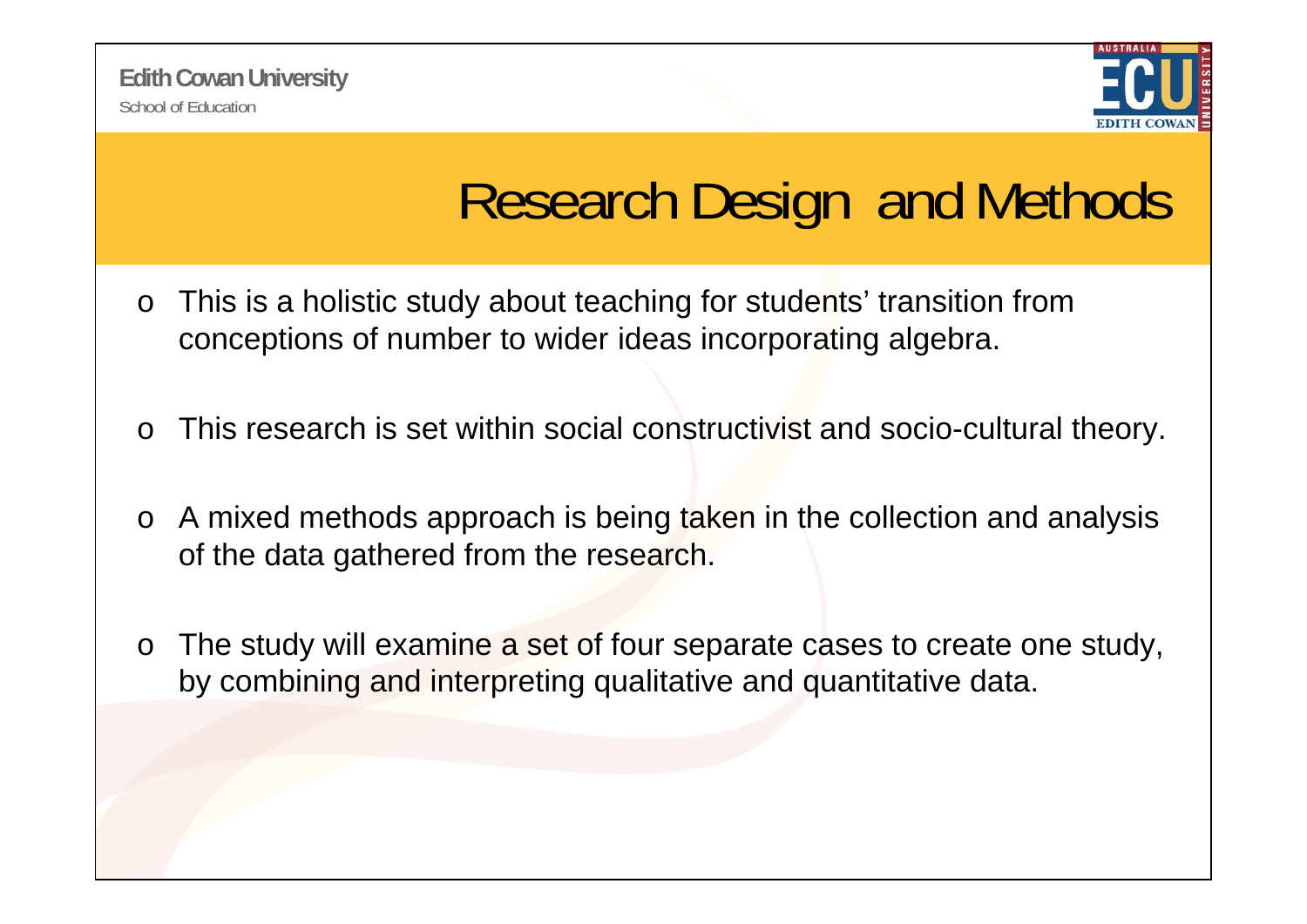#### School of Education**Edith Cowan University**



### Data Collection